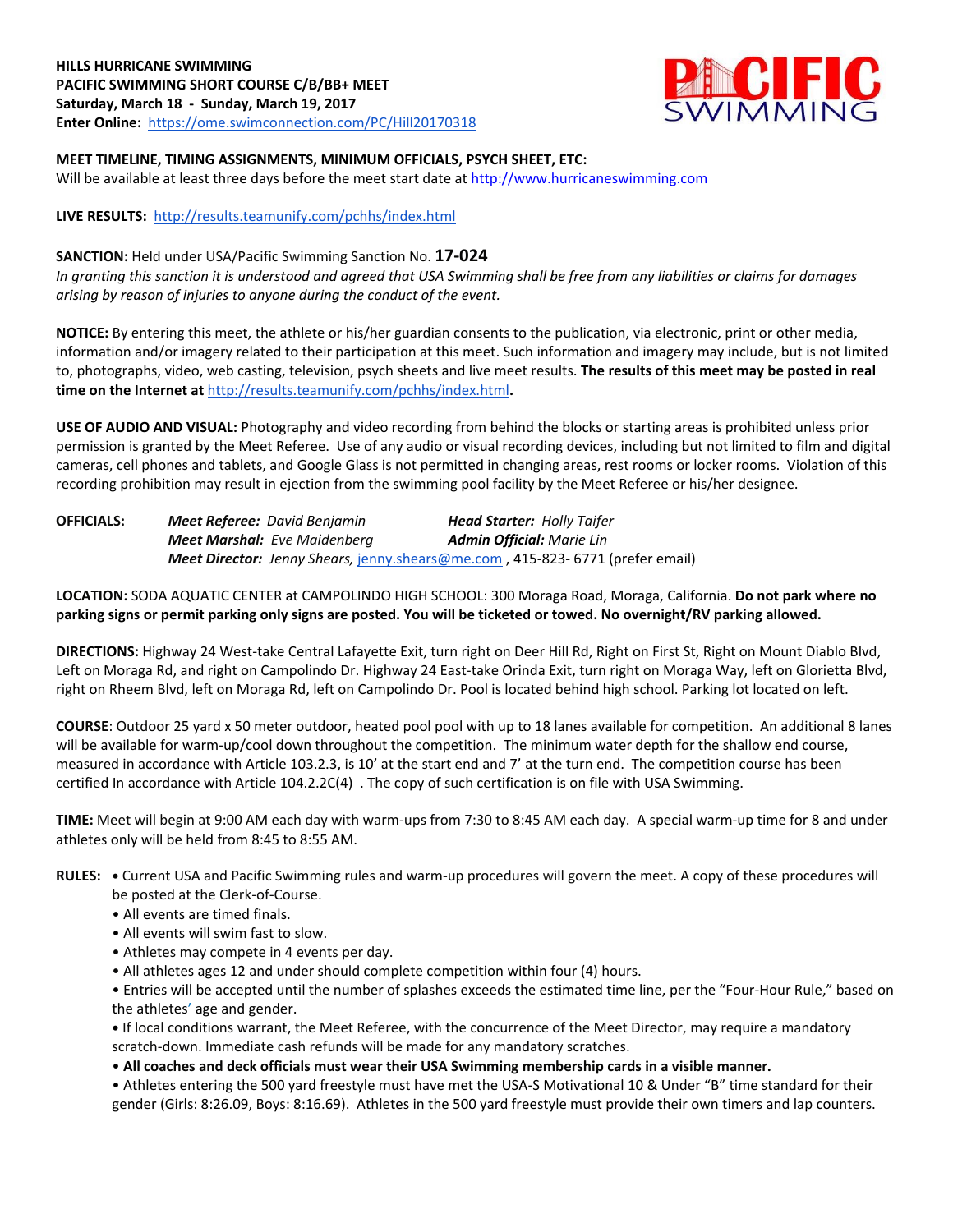**ATTENTION HIGH SCHOOL ATHLETES:** If you are a high school athlete in high school swim season, you need to be Unattached from this meet. It is the athlete's responsibility to be Unattached from this meet. You can un-attach at the meet if necessary. This does not apply to athletes swimming under the rules of the Nevada Interscholastic Activities Association (NIAA).

**UNACCOMPANIED ATHLETES:** Any USA Swimming athlete-member competing at the meet must be accompanied by a USA Swimming member-coach for the purposes of athlete supervision during warm-up, competition and warm-down. If a coach-member of the athlete's USA Swimming Club does not attend the meet to serve in said supervisory capacity, it is the responsibility of the athlete or the athlete's legal guardian to arrange for supervision by a USA Swimming member-coach. The Meet Director or Meet Referee may assist the swimmer in making arrangements for such supervision; however, it is recommended that such arrangements be made in advance of the meet by the athlete's USA Swimming Club Member-Coach.

**RACING STARTS:** Any athlete entered in the meet must be certified by a USA Swimming member-coach as being proficient in performing a racing start, or must start each race from within the water. When unaccompanied by a member-coach, it is the responsibility of the athlete or the athlete's legal guardian to ensure compliance with this requirement.

**RESTRICTIONS:** • Smoking and the use of other tobacco products is prohibited on the pool deck, in the locker rooms, in spectator seating, in standing areas and in all areas used by athletes, during the meet and during warm-up periods.

- Sale and use of alcoholic beverages is prohibited in all areas of the meet venue.
- No glass containers are allowed in the meet venue.
- No propane heater is permitted except for snack bar/meet operations.
- All shelters must be properly secured.
- Changing into or out of swimsuits other than in locker rooms or designated areas is prohibited.

• Operation of a drone, or any other flying apparatus, is prohibited over the venue (pools, athlete/coach areas, spectator areas and open ceiling locker rooms) any time athletes, coaches, officials and/or spectators are present.

• Destructive devices, to include but not limited to, explosive devices and equipment, firearms (open or concealed), blades, knives, mace, stun guns and blunt objects are strictly prohibited in the swimming facility and its surrounding areas. If observed, the Meet Referee or his/her designee may ask that these devices be stored safely away from the public or removed from the facility. Noncompliance may result in the reporting to law enforcement authorities and ejection from the facility. Law enforcement officers (LEO) are exempt per applicable laws.

**ELIGIBILITY:** • Athletes must be current members of USA Swimming and enter their name and registration number on the meet entry card as they are shown on their Registration Card. If this is not done, it may be difficult to match the athlete with the registration and times database. The meet host will check all athlete registrations against the SWIMS database and if not found to be registered, the Meet Director shall accept the registration at the meet (a \$10 surcharge will be added to the regular registration fee). Duplicate registrations will be refunded by mail.

• Athletes in the "BB" Division must have met at least the listed USA-S Motivational "BB" time standard. Athletes in the "B" Division must have met at least the listed "B" time standard. All entry times slower than the listed "B" time standard will be in the "C" Division. For 8&U athletes, Pacific (PC) "A" and "B" standards will be used.

• Entries with **"NO TIME" will be REJECTED**.

• Entry times submitted for this meet will be checked against a computer database and may be changed in accordance with Pacific Swimming Entry Time Verification Procedures.

• Disabled athletes are welcome to attend this meet and should contact the Meet Director or Meet Referee regarding any special accommodations on entry times and seeding per Pacific Swimming policy.

• Athletes 19 years of age and over may compete in the meet for time only, no awards. Such athletes must have met standards for the 17-18 age group.

• The athlete's age will be the age of the athlete on the first day of the meet.

**ENTRY PRIORITY:** Meet entries will not be accepted any earlier than *February 11, 2017.* Entries from members of assigned "year round" Zone 2 clubs postmarked or entered online by 11:59 PM. on *February 18, 2017* will be given 1<sup>st</sup> priority acceptance. Entries from members of all Zone 2 clubs (year round and seasonal) postmarked or entered online between 12:00 AM *February 18, 2017* and 11:59 PM *February 25, 2017* will be given 2<sup>nd</sup> priority acceptance. All entries from Zone 2, all other Pacific LSC Zones and other LSC's, either postmarked, entered online, or hand delivered by the entry deadline will be considered in the order that they were received.

**\*\* NOTE: Athletes who falsify their entry form by listing a club to which they are not legitimately associated will be rejected from the meet. Further, entry fees will not be refunded and they may be referred to the Pacific Swimming Review Committee for disciplinary action.**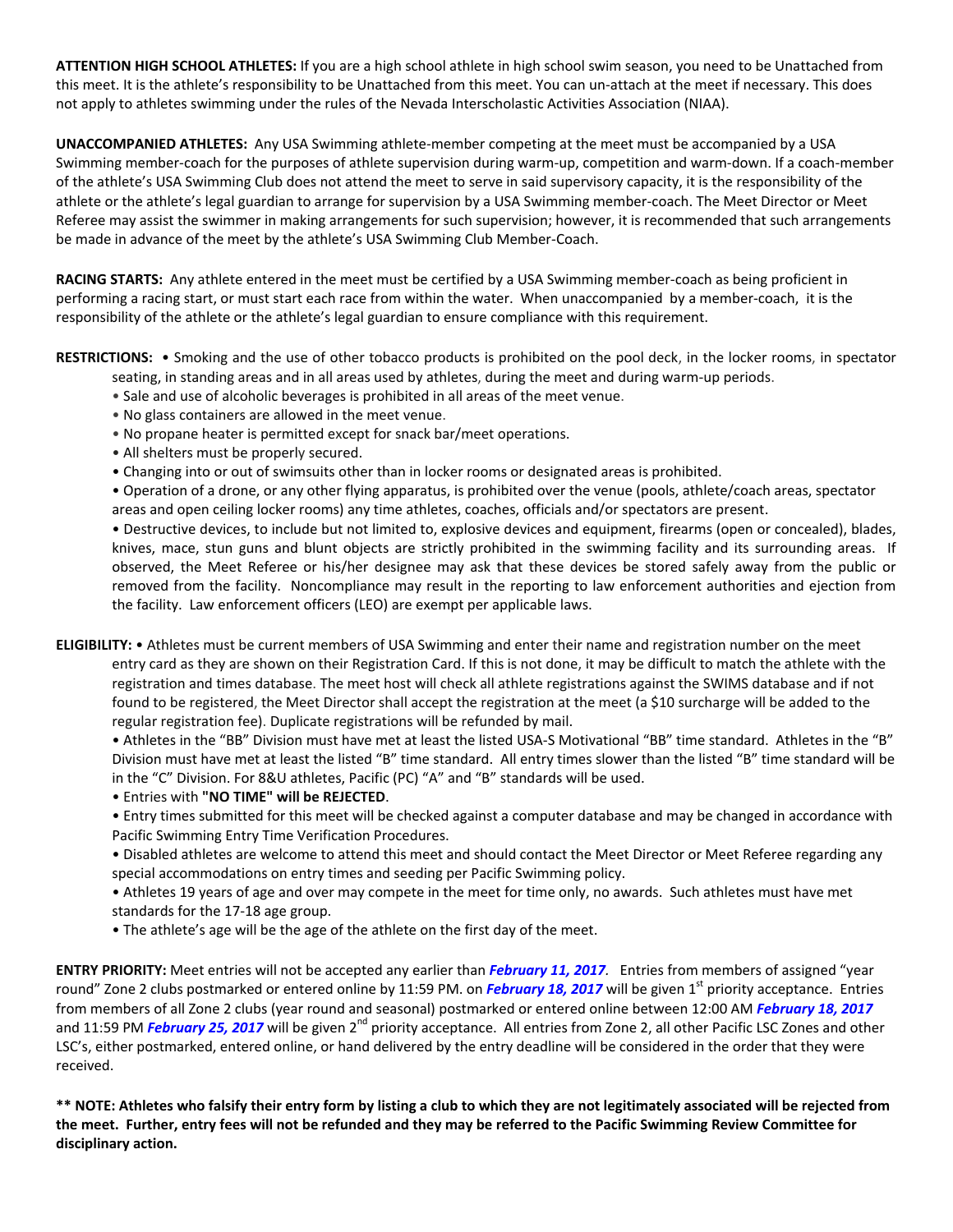**ENTRY FEES:** \$4.00 per event plus an \$8.00 participation fee per athlete. Entries will be rejected if payment is not sent at time of request. No refunds will be made, except mandatory scratch-downs.

**ONLINE ENTRIES:** To enter online go to **<http://ome.swimconnection.com/pc/HILL20170318>** to receive an immediate entry confirmation. This method requires payment by credit card. Swim Connection, LLC charges a processing fee for this service, equal to \$1 per athlete plus 5% of the total Entry Fees. Please note that the processing fee is a separate fee from the Entry Fees. If you do not wish to pay the processing fee, enter the meet using a mail entry. **Entering online is a convenience, is completely voluntary, and is in no way required or expected of an athlete by Pacific Swimming.** Online entries will be accepted through **Wednesday, March 8th , 2017,** or until the meet has reached capacity, whichever comes first.

**MAILED OR HAND DELIVERED ENTRIES**: Entries must be on the attached consolidated entry form. Forms must be filled out completely and printed clearly with athletes' best time. Entries must be postmarked by midnight, **Monday, March 6th, 2017,** or hand delivered by **6:30 PM, Wednesday, March 8th, 2017**. No late entries will be accepted. No entries received after the meet has reached capacity will be accepted. Requests for confirmation of receipt of entries should include a self-addressed, stamped envelope.

# **Make check payable to**: **Hills Hurricane Swimming**

**Mail entries to: Hills Hurricane Swimming Hand deliver entries to: The Hills Swim and Tennis Club 2400 Manzanita Dr. 2400 Manzanita Dr. Oakland, CA 94611 Oakland, CA 94611**

**CHECK-IN:** The meet will be deck seeded. Athletes must check-in at the Clerk-of-Course. No event shall be closed more than 30 minutes before the scheduled start of the session. Close of check-in for all individual events shall be no more than 60 minutes before the estimated time of the start of the first heat of the event. Athletes who do not check-in will not be seeded and will not be allowed to compete in that event.

**SCRATCHES:** Any athletes not reporting for or competing in an individual timed final event shall not be penalized. Athletes who must withdraw from an event after it is seeded are requested to inform the referee immediately.

**AWARDS:** First through eighth places in each division (C, B & BB) will be awarded for the 9-10, 11-12, 13-14, 15-16, 17-18 age groups. First through eighth place in each division (PC-C, PC-B, and PC-A) will be awarded for the 8 & Under age group. All athletes achieving an A time for the first time will be awarded a standard A medal, regardless of place achieved in the event. No awards will be given for athletes 19 years of age and older. Note: Individual awards must be picked up at the meet. We will not mail or distribute awards after the meet.

**ADMISSION:** Free. A limited amount of meet programs will be available for \$5.00.

**SNACK BAR & HOSPITALITY:** A snack bar will be available throughout the competition. Coaches and working deck officials will be provided lunch. Hospitality will serve refreshments to timers and volunteers.

**MISCELLANEOUS:** No overnight parking is allowed. Facilities will not be provided after meet hours.

**MINIMUM OFFICIALS:** The Meet Referee shall conduct an inventory of Officials and shall compare the number of athletes entered against the number of Officials that worked representing each team per day of the meet. Those teams who have not provided sufficient Officials in a day of the meet, in accordance with the table below, will be fined \$100 per missing Official per day.

| Number of athletes entered in meet per club<br>per day | Number of trained and carded officials required |
|--------------------------------------------------------|-------------------------------------------------|
| $1 - 10$                                               |                                                 |
| $11 - 25$                                              |                                                 |
| $26 - 50$                                              |                                                 |
| 51-75                                                  |                                                 |
| 76-100                                                 |                                                 |
| Every 20 Athletes over 100                             |                                                 |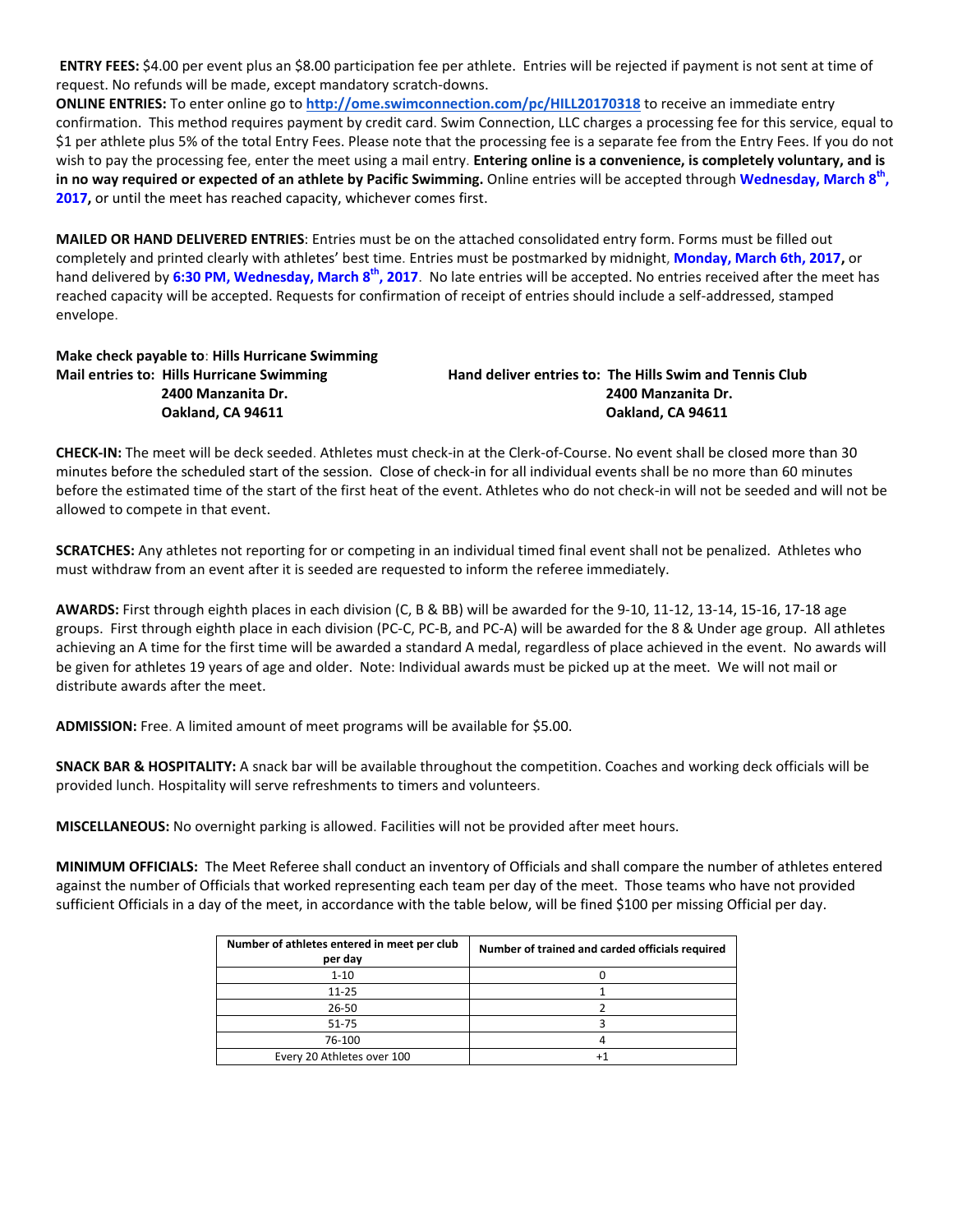## **EVENT SUMMARY**

|                   |               | <b>SATURDAY</b> |                | <b>SUNDAY</b> |                |                |                |  |  |
|-------------------|---------------|-----------------|----------------|---------------|----------------|----------------|----------------|--|--|
| <b>8 &amp; UN</b> | $9 - 10$      | $11 - 12$       | $13 - 18$      | 8 & UN        | $9 - 10$       | $11 - 12$      | $13 - 18$      |  |  |
| 100 IM            | 100 IM        | 200 IM          | 200 IM         | 100Free       | <b>100 Fly</b> | <b>200 Fly</b> | <b>200 Fly</b> |  |  |
| 50 Free           | 200 Free      | 50 Free         | 50 Free        | 50 Breast     | 50 Breast      | 50 Breast      | 200 Breast     |  |  |
| <b>50 Fly</b>     | <b>50 Flv</b> | 100 Fly         | <b>100 Fly</b> | 25 Back       | 100 Back       | 200 Back       | 200 Back       |  |  |
| 25 Breast         | 100 Breast    | 100 Breast      | 100 Breast     | 25 Free       | 100 Free       | 100 Free       | 100 Free       |  |  |
|                   | 500 Free*     | 500 Free*       | 500 Free*      |               | 500 Free*      | 50 Back        | 500 Free*      |  |  |
|                   |               |                 |                |               | 500 Free*      |                |                |  |  |

\* Athletes entering in the 500 free must meet the 10-and-under "B" time standard (Girls: 8:26.09, Boys: 8:16.69).

**EVENTS**

| Event# | Event            | Event# |  |  |
|--------|------------------|--------|--|--|
| 1      | 13+200 I.M.      | 2      |  |  |
| 3      | 11-12 200 I.M.   | 4      |  |  |
| 5      | 9-10 100 I.M.    | 6      |  |  |
| 7      | 8-UN 100 I.M.    | 8      |  |  |
| 9      | 13+50 Free       | 10     |  |  |
| 11     | 11-12 50 Free    | 12     |  |  |
| 13     | 9-10 200 Free    | 14     |  |  |
| 15     | 8-UN 50 Free     | 16     |  |  |
| 17     | $13+100$ Fly     | 18     |  |  |
| 19     | 11-12 100 Fly    | 20     |  |  |
| 21     | 9-10 50 Fly      | 22     |  |  |
| 23     | 8-UN 50 Fly      | 24     |  |  |
| 25     | 13+ 100 Breast   | 26     |  |  |
| 27     | 11-12 100 Breast | 28     |  |  |
| 29     | 9-10 100 Breast  | 30     |  |  |
| 31     | 8-UN 25 Breast   | 32     |  |  |
| 33     | *OPEN 500 Free   |        |  |  |
|        |                  |        |  |  |

| Event#         | Event            | Event#       | Event# | Event                                | Event# |
|----------------|------------------|--------------|--------|--------------------------------------|--------|
| 1              | $13+200$ I.M.    | $\mathbf{2}$ | 35     | 13+200 Fly                           | 36     |
| 3              | 11-12 200 I.M.   | 4            | 37     | 11-12 200 Fly                        | 38     |
| 5              | 9-10 100 I.M.    | 6            | 39     | 9-10 100 Fly                         | 40     |
| $\overline{7}$ | 8-UN 100 I.M.    | 8            | 41     | 8-UN 100 Free                        | 42     |
| 9              | 13+50 Free       | 10           | 43     | 13+200 Breast                        | 44     |
| 11             | 11-12 50 Free    | 12           | 45     | 11-12 50 Breast                      | 46     |
| 13             | 9-10 200 Free    | 14           | 47     | 9-10 50 Breast                       | 48     |
| 15             | 8-UN 50 Free     | 16           | 49     | 8-UN 50 Breast                       | 50     |
| 17             | 13+100 Fly       | 18           | 51     | 13+200 Back                          | 52     |
| 19             | 11-12 100 Fly    | 20           | 53     | 11-12 200 Back                       | 54     |
| 21             | 9-10 50 Fly      | 22           | 55     | 9-10 100 Back                        | 56     |
| 23             | 8-UN 50 Fly      | 24           | 57     | 8-UN 25 Back                         | 58     |
| 25             | 13+100 Breast    | 26           | 59     | 13+100 Free                          | 60     |
| 27             | 11-12 100 Breast | 28           | 61     | 11-12 100 Free                       | 62     |
|                |                  |              |        |                                      |        |
| 29             | 9-10 100 Breast  | 30           | 63     | 9-10 100 Free                        | 64     |
| 31             | 8-UN 25 Breast   | 32           | 65     | 8-UN 25 Free                         | 66     |
| 33             | *OPEN 500 Free   |              | 67     | 11-12 50 Back                        | 68     |
|                |                  |              |        | $*$ $\cap$ DENI E $\cap$ $\cap$ Eroo | 70     |

# Saturday, March 18 Sunday, March 19  $\mathsf{l}$ **1**3+ 200 Fly **26 3** 11-12 200 I.M. **4 37** 11-12 200 Fly **38 5** 9-10 100 I.M. **6 39** 9–10 100 Fly **40 7** 8-UN 100 I.M. **8 41** 8-UN 100 Free **42 9** 13+ 50 Free **10 43** 13+ 200 Breast **44 11** 11-12 50 Free **12 45** 11-12 50 Breast **46 13** 9-10 200 Free **14 47** 9-10 50 Breast **48 15** 8-UN 50 Free **16 49** 8-UN 50 Breast **50 17** 13+ 100 Fly **18 51** 13+ 200 Back **52 19** 11-12 100 Fly **20 53** 11-12 200 Back **54 21** 9-10 50 Fly **22 55** 9-10 100 Back **56 23** 8-UN 50 Fly **24 57** 8-UN 25 Back **58 25** 13+ 100 Breast **26 59** 13+ 100 Free **60 27** 11-12 100 Breast **28 61** 11-12 100 Free **62 29** 9-10 100 Breast **30 63** 9-10 100 Free **64 31** 8-UN 25 Breast **32 65** 8-UN 25 Free **66**

\*OPEN 500 Free **70**

\* Athletes entering in the 500 free must meet the 10-and-under "B" time standard (Girls: 8:26.09, Boys: 8:16.69).

Girls 500 Freestyle will be swum on Saturday. Boys 500 Freestyle will be swum on Sunday

All 500 Freestyle athletes must provide their own timers and lap counters.

Use the following URL to find the time standards: <http://www.pacswim.org/swim-meet-times/standards>